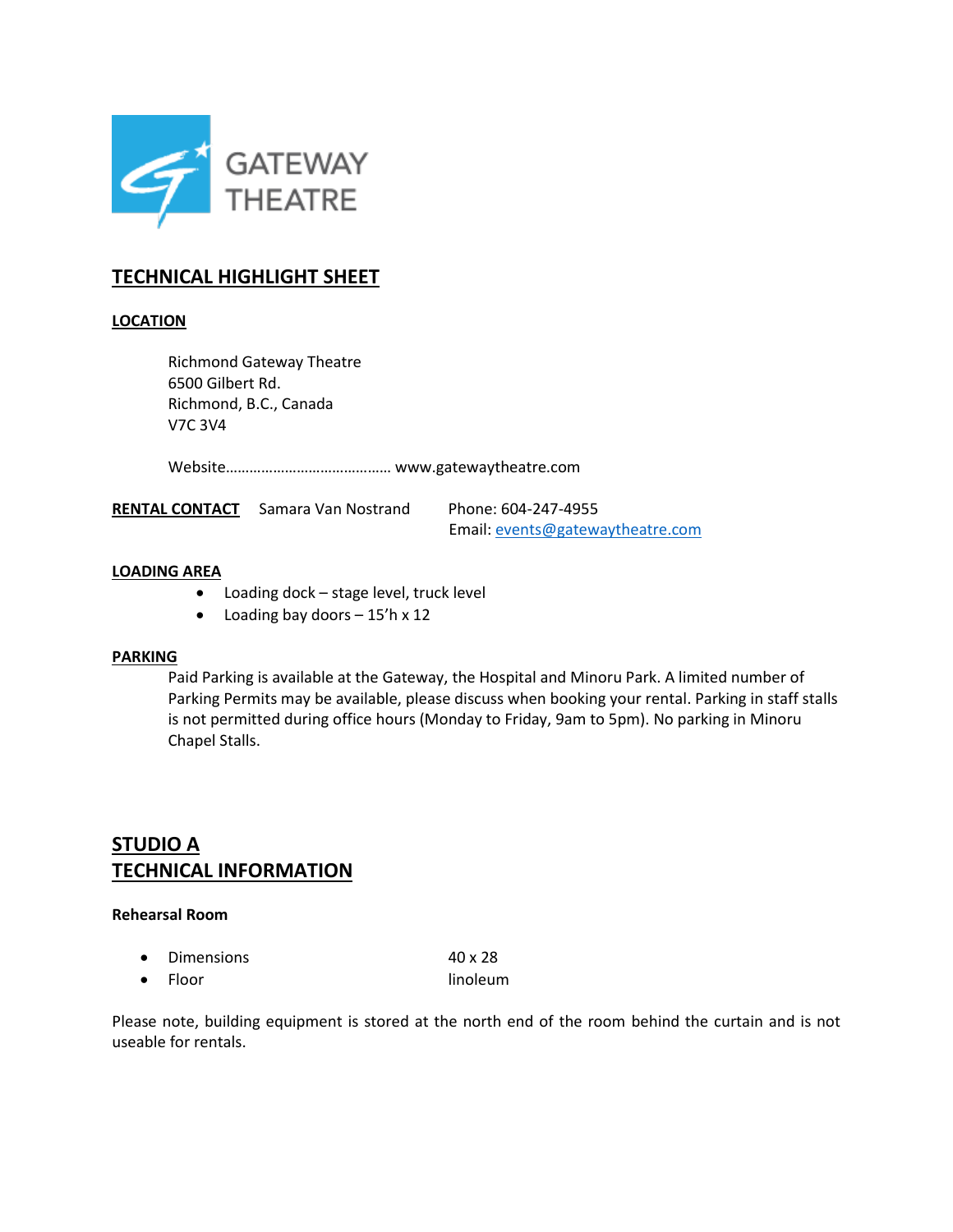# **STUDIO B TECHNICAL INFORMATION**

## **RENTAL SEATING CAPACITY**

Tiered Seating 84

## **STAGE**

| $\bullet$ Room Size  | 38 x 38          |
|----------------------|------------------|
| $\bullet$ Stage Area | $12' \times 30'$ |
| • Grid height        | 16'9''           |
|                      |                  |

Floor Painted Particle board

## **LIGHTS**

- Front light for 3 areas
- Top light for 6 areas
- 4 tips and 4 specials

## **SOUND SYSTEM**

- Flown Stereo L/R PA
- For microphones and etc, please provide an input list to technical team

## **CHANGING ROOMS**

2x 3-person Change Rooms (Note: no running water or toilets in Change Rooms)